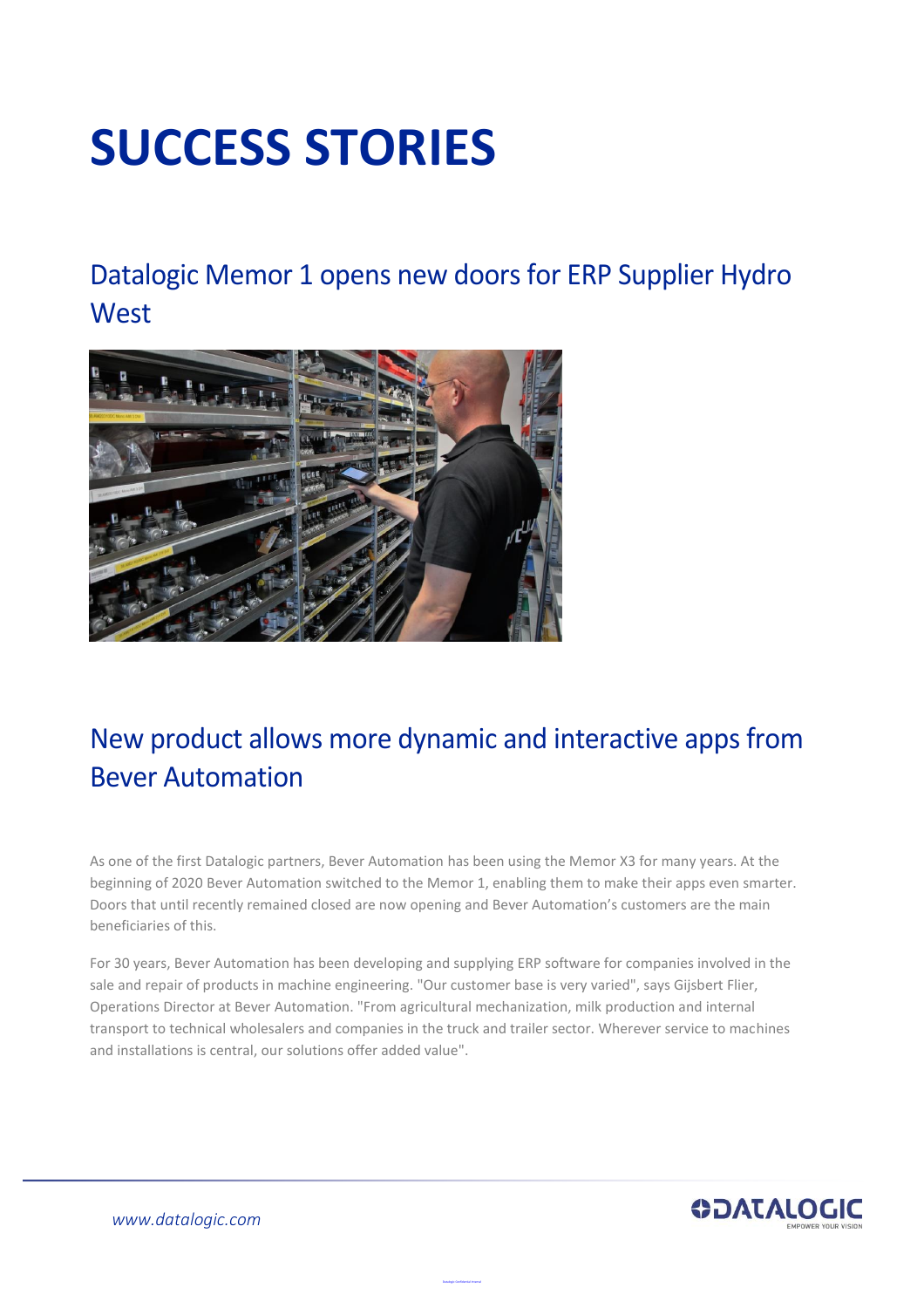### Barcoding as a common theme

Since the very beginning, Bever Automation pioneered the use of barcoding solutions. Flier says: "We were the first in our industry to offer companies the opportunity to register items on work orders using barcoding. At the time we called it "Simple Writing". And Bever Automation still knows how to optimize customer processes using barcodes. "For a long time now, it's no longer just about registering work orders, barcoding is also a common thread for many business processes including inventories, for example transfers from the main warehouse to the service buses, and purchase registration", says the Operations Director

#### Even smarter

Bever Automation has been supplying scanning solutions with Datalogic products for more than ten years, including the Datalogic Memor X3. Recently Bever switched to the Datalogic Memor 1. Where the Memor X3 runs on Windows CE, the Datalogic Memor 1 runs on Android, which opened doors that previously remained closed. "Android makes it possible for us to make our apps even smarter. The combination of the new app and the Memor 1 from Datalogic not only offers advantages for us, but also for our customers", says Flier.



# Practical benefits

One of those customers is Hydro West in Zwaag. The hydraulics specialist has been working with Bever's solutions for over twenty years. "We use almost the complete package; for financial affairs and counter work, but also for logistics and work orders", says Richard van Rijn, who is responsible for business development and logistics at Hydro West.

Datalogic Confidential Internal



*[www.datalogic.com](http://www.datalogic.com/)*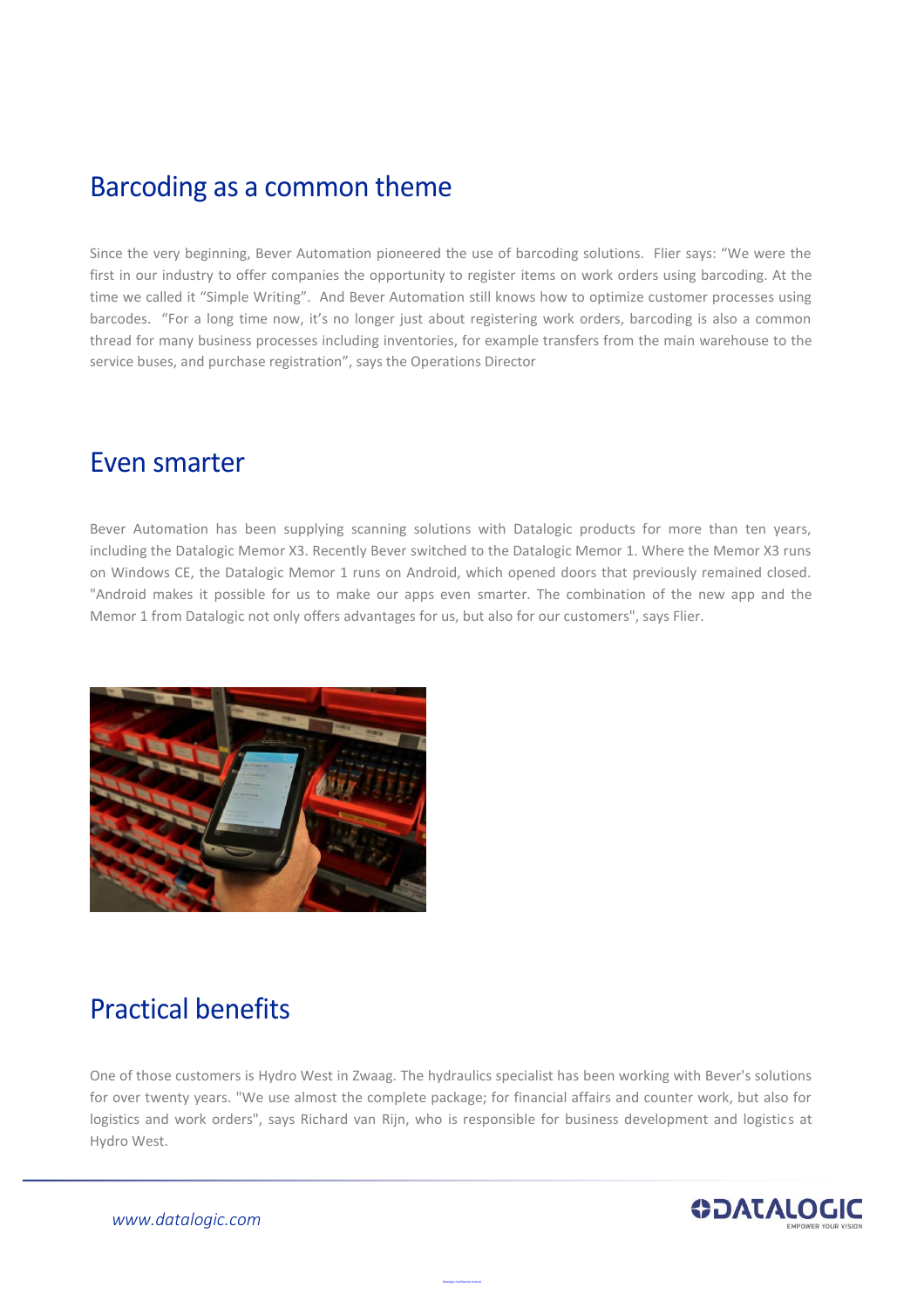At Hydro West, the scanning solutions are mainly used to count stock and raise work orders. The Memor 1 offers definite advantages in this respect, according to Van Rijn: "The Datalogic Memor 1 screen is significantly larger and can display much more information. At a glance you have all the information you need; clear and organized. Moreover, because the system works on Android, it is more recognizable for our employees. Everyone has Android on their mobile. This makes the solution intuitive and easy to use. This also minimizes learning time for new employees.

## Additional benefits

Android also makes it possible to remotely support or set up new scanners. Scanning a few QR codes is enough to install software or software updates. The only thing customers must do themselves is to set up the right Wi-Fi network.

Compared to its predecessor, the Datalogic Memor 1 offers additional advantages. The larger display is full touch and thanks to the built-in imager, 2D codes can also be scanned. "Barcode scanning is also much faster," adds Flier. The Datalogic Memor 1 is also compact and easy to hold in your hand. A pistol grip version - ideal for use in situations where large quantities of barcodes need to be scanned - is also available.

#### New app

To ensure that customers can continue to work flawlessly with the Memor 1, Bever Automation has developed a new app, which will be further updated in the near future. "With new functionalities and extra tools, we want to optimally meet the wishes of our customers", says Flier.

Hydro West has already discussed its wishes with Bever. "We know from experience that they listen carefully and proactively think about result-oriented solutions. I am convinced that they will come up with a suitable solution again and that we will be able to optimize our processes even further in the future", concludes Van Rijn.

# Going forward

Although Hydro West has been working satisfactorily with Bever's solutions for years, Van Rijn still has a few wishes: "We would like to see the scanning solution more dynamic, so you can see live in your system what's happening on the floor"

"That dynamism is a good example of the new possibilities," adds Flier. "Because the Memor 1 runs on Android, we are able to retrieve data in real time from our ERP package PowerAll and the interaction increases. When you scan an item with the Memor 1, all relevant information is immediately available. Scanned articles can also be added directly to a work order, and multitasking is possible. For example, if during scanning it appears that the stock deviates, it can be adjusted immediately. In addition, the network connections are much more stable. "The chance that you will drop out of the network while working is virtually zero Van Rijn noticed.

Datalogic Confidential Internal